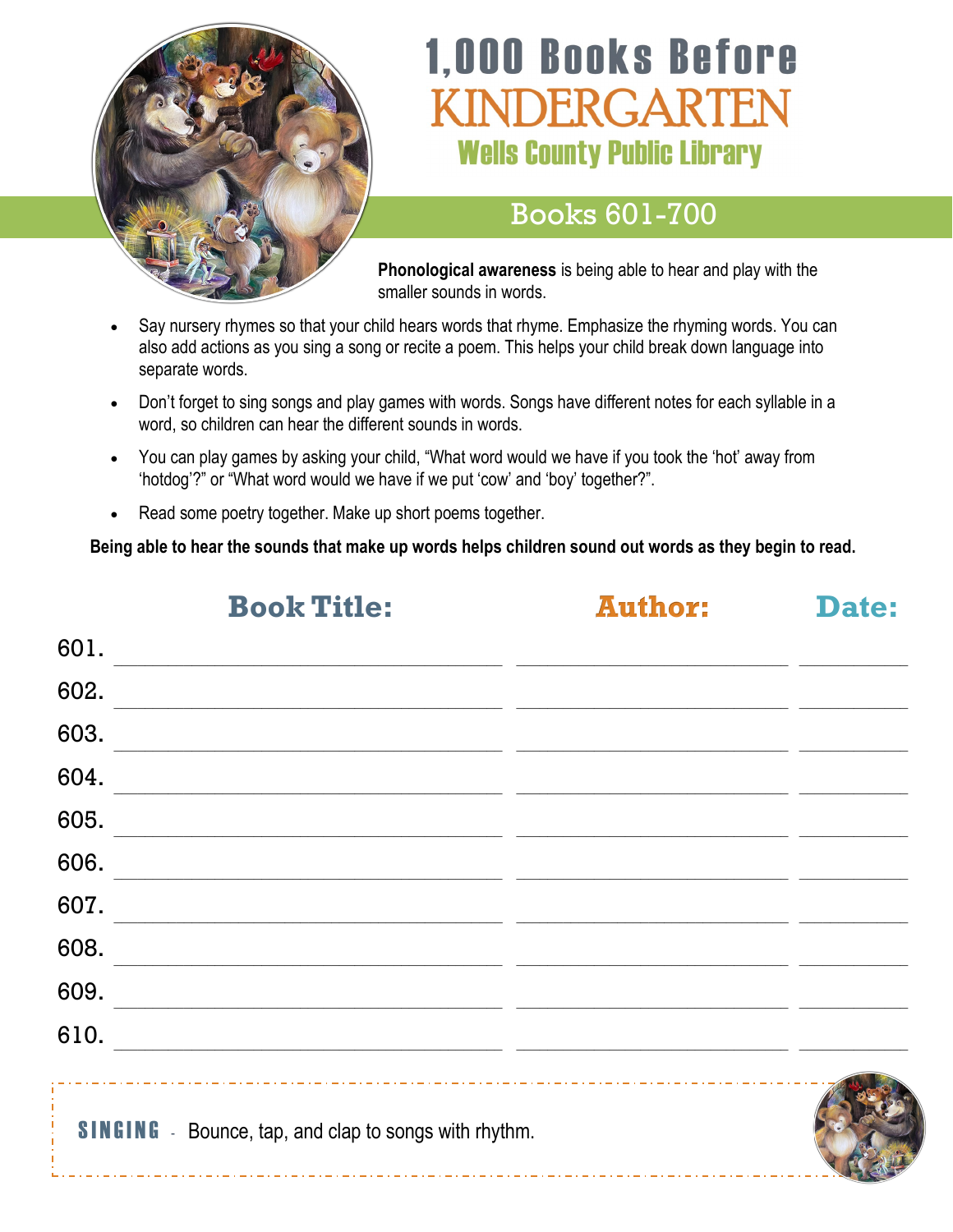**Author:** 

Date:

| 611.                                                                                                                          |  |
|-------------------------------------------------------------------------------------------------------------------------------|--|
| 612.                                                                                                                          |  |
| 613.<br><u> 1999 - Jacques Maria (j. 1989).</u> De Maria (j. 1909). Al la filosofonia (j. 1909). Al la filosofonia (j. 1909). |  |
| 614.                                                                                                                          |  |
| 615.                                                                                                                          |  |
| 616.<br><u> 1989 - Johann Barn, mars and de Branch Barn, mars and de Branch Barn, mars and de Branch Barn, mars and de Br</u> |  |
| 617.<br>the control of the control of the control of the control of the control of the control of                             |  |
| 618.<br><u> 1980 - Jan Barbara, martxa al II-lea (h. 1980).</u>                                                               |  |
| 619.                                                                                                                          |  |
| 620.                                                                                                                          |  |
| 621.<br><u> 1989 - John Stein, Amerikaansk politiker (* 1918)</u>                                                             |  |
| 622.                                                                                                                          |  |
| 623.                                                                                                                          |  |
| 624.<br><u> 1989 - Jan James James, Amerikaansk politik (f. 1989)</u>                                                         |  |
| 625.                                                                                                                          |  |
| 626.                                                                                                                          |  |
| 627.                                                                                                                          |  |
| 628.<br><u> 1989 - Johann John Stoff, deutscher Stoffen und der Stoffen und der Stoffen und der Stoffen und der Stoffen</u>   |  |
| 629.<br><u> 1989 - Johann John Stone, markin film yn y brening yn y brening yn y brening yn y brening yn y brening yn y b</u> |  |
| 630.<br><u> 1980 - Johann Barbara, margaret eta idazlearia (h. 1980).</u>                                                     |  |
| <b>TALKING</b> - Point out and talk about words that start with the same sound.                                               |  |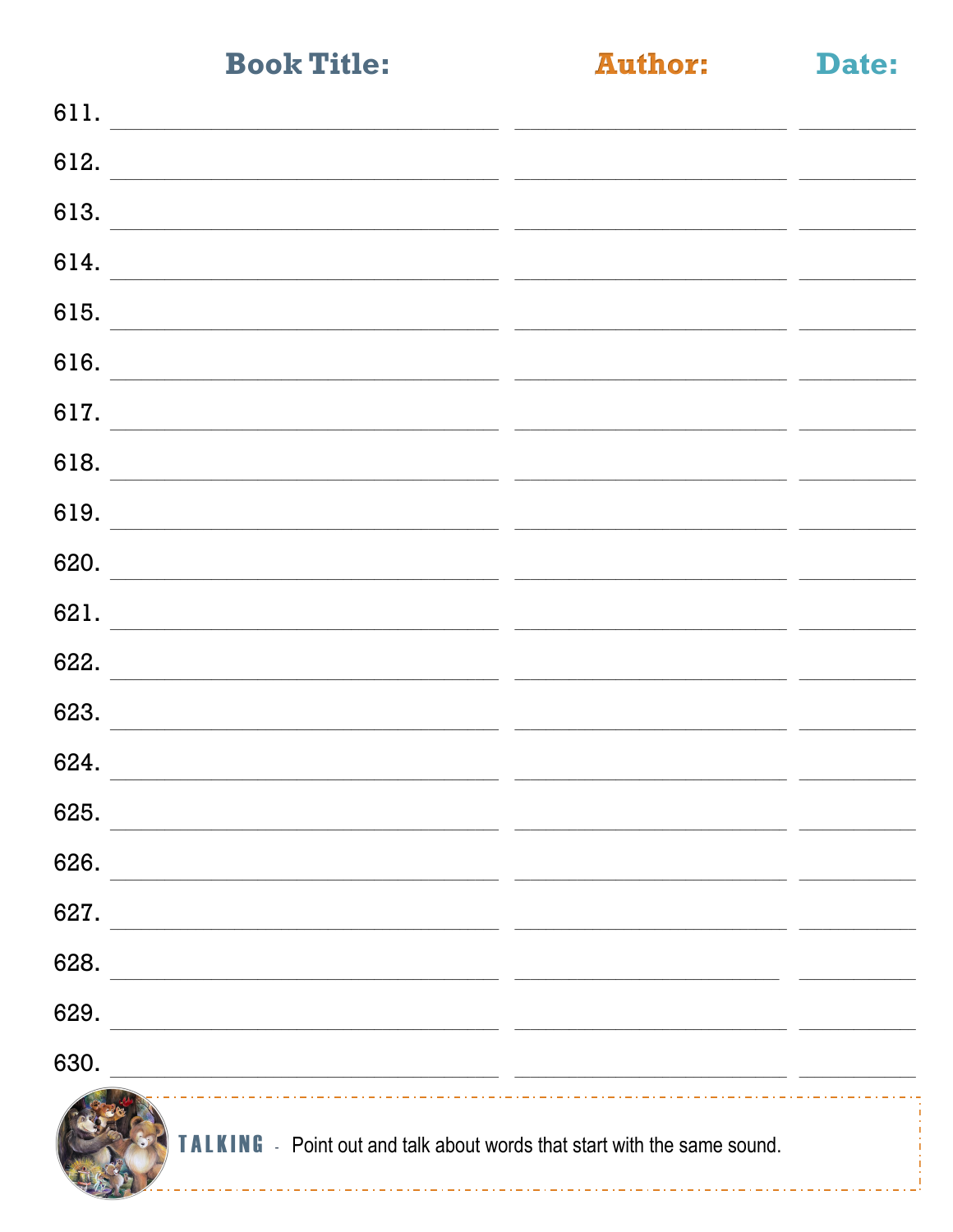**Author:** 

Date:

| <b>READING</b> - Share books with animals in them and say the sounds they make.                                              |  |
|------------------------------------------------------------------------------------------------------------------------------|--|
| 650.<br><u> 2000 - Andrea Andrew Maria (h. 1982).</u>                                                                        |  |
| 649.<br><u> 1989 - Johann Barn, mars eta bainar eta bainar eta baina eta baina eta baina eta baina eta baina eta baina e</u> |  |
| 648.<br><u> 1999 - Johann John Stone, Amerikaansk politiker (* 1908)</u>                                                     |  |
| 647.<br><u> 1989 - Johann John Stone, mars eta berriaren 19a - Johann Stone, marrar eta baten erroma</u>                     |  |
| 646.                                                                                                                         |  |
| 645.                                                                                                                         |  |
| 644.                                                                                                                         |  |
| 643.                                                                                                                         |  |
| 642.                                                                                                                         |  |
| 641.                                                                                                                         |  |
| 640.                                                                                                                         |  |
| 639.                                                                                                                         |  |
| 638.                                                                                                                         |  |
| 637.                                                                                                                         |  |
| 636.                                                                                                                         |  |
| 635.                                                                                                                         |  |
| 634.                                                                                                                         |  |
| 633.                                                                                                                         |  |
| 632.                                                                                                                         |  |
| 631.                                                                                                                         |  |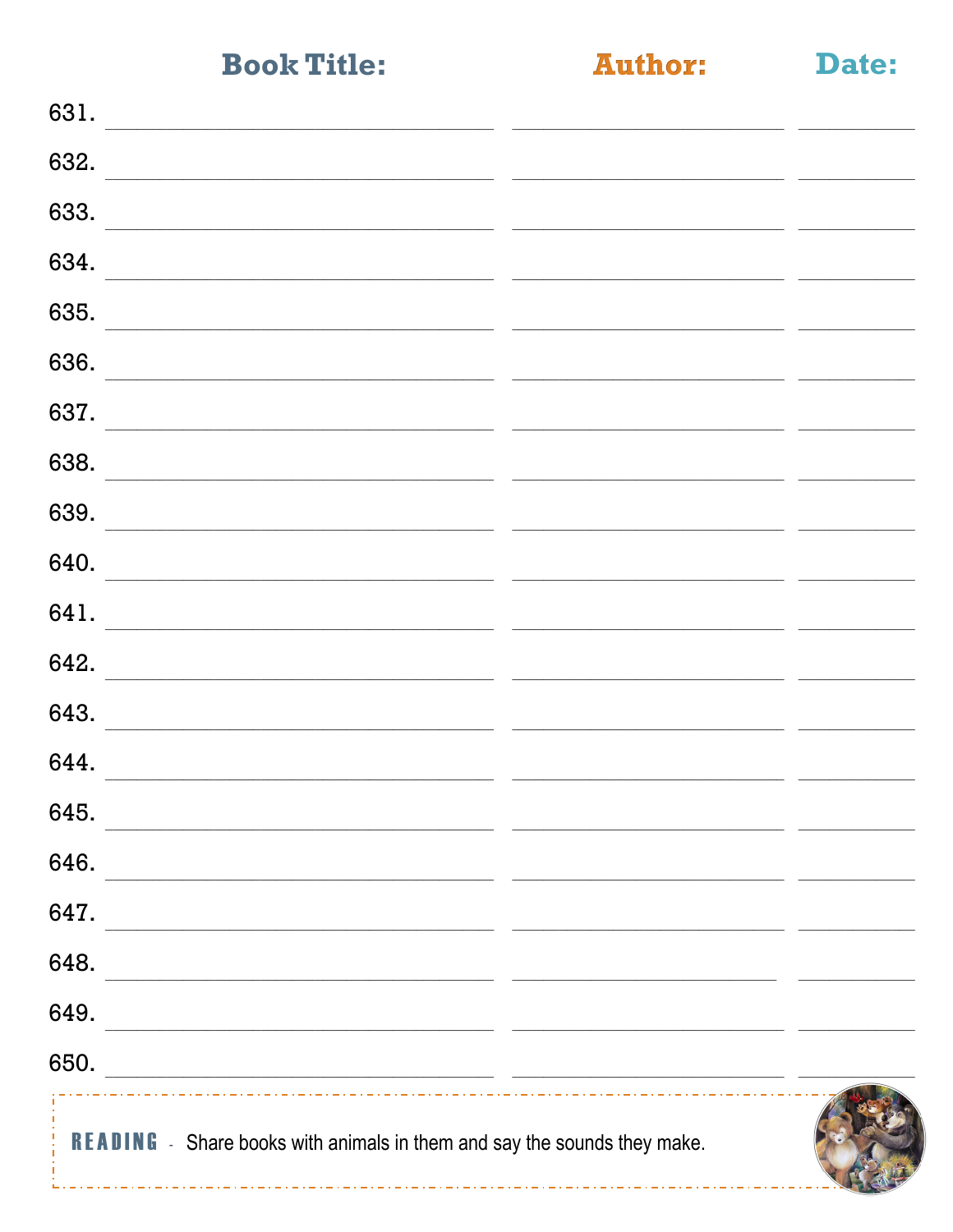**Author:** 

Date:

| 651.                                                                                                                                                                                                                                  |                                                          |
|---------------------------------------------------------------------------------------------------------------------------------------------------------------------------------------------------------------------------------------|----------------------------------------------------------|
| 652.                                                                                                                                                                                                                                  |                                                          |
| 653.                                                                                                                                                                                                                                  | <u> 1980 - Johann Stone, francuski politik (d. 1980)</u> |
| 654.<br><u> 1980 - Johann Barn, fransk politik fotograf (d. 1980)</u>                                                                                                                                                                 |                                                          |
| 655.                                                                                                                                                                                                                                  |                                                          |
| 656.<br><u> 1989 - John Stone, Amerikaansk politiker (* 1918)</u>                                                                                                                                                                     |                                                          |
| 657.<br><u> 1980 - John Stein, Amerikaansk politiker (</u> † 1920)                                                                                                                                                                    |                                                          |
| 658.                                                                                                                                                                                                                                  |                                                          |
| 659.                                                                                                                                                                                                                                  |                                                          |
| the control of the control of the control of the control of the control of the control of the control of the control of the control of the control of the control of the control of the control of the control of the control<br>660. |                                                          |
| <u> 1980 - Jan Alexandri, politik eta politik eta politik eta politik eta politik eta politik eta politik eta po</u><br>661.                                                                                                          |                                                          |
| 662.                                                                                                                                                                                                                                  |                                                          |
| <u> 1980 - John Stein, Amerikaansk politiker (</u> † 1920)<br>663.                                                                                                                                                                    |                                                          |
| 664.                                                                                                                                                                                                                                  |                                                          |
| 665.                                                                                                                                                                                                                                  |                                                          |
| 666.                                                                                                                                                                                                                                  |                                                          |
| 667.                                                                                                                                                                                                                                  |                                                          |
|                                                                                                                                                                                                                                       |                                                          |
| 668.                                                                                                                                                                                                                                  |                                                          |
| 669.                                                                                                                                                                                                                                  |                                                          |
| 670.                                                                                                                                                                                                                                  |                                                          |

**WRITING** - Write your child's name and point out the sound of each letter.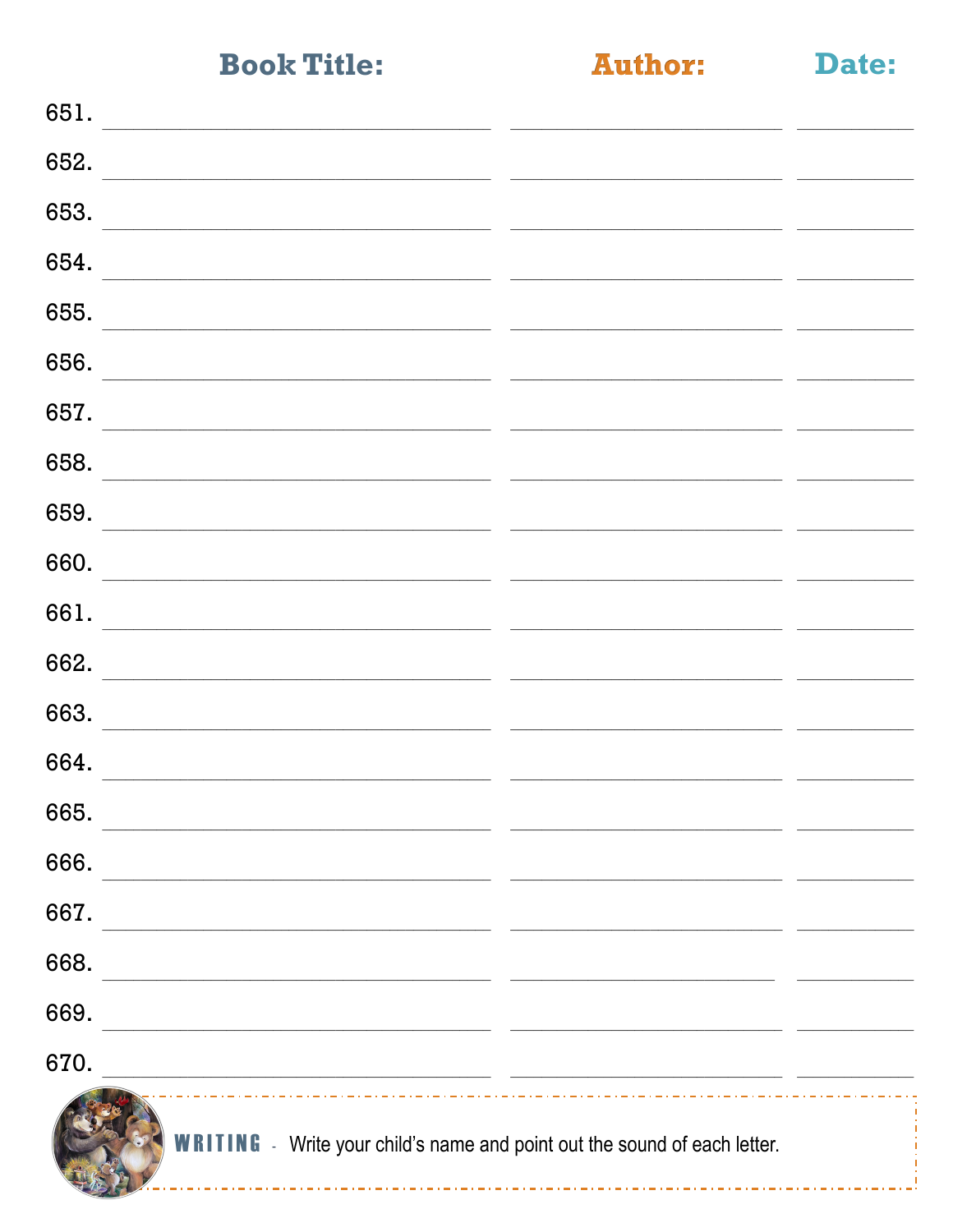**Author:** 

Date:

| 671.                                                                                                                                   |  |
|----------------------------------------------------------------------------------------------------------------------------------------|--|
| 672.                                                                                                                                   |  |
| 673.                                                                                                                                   |  |
| 674.                                                                                                                                   |  |
| 675.                                                                                                                                   |  |
| 676.                                                                                                                                   |  |
| 677.                                                                                                                                   |  |
| 678.                                                                                                                                   |  |
| 679.                                                                                                                                   |  |
| 680.                                                                                                                                   |  |
| 681.                                                                                                                                   |  |
| 682.                                                                                                                                   |  |
| 683.                                                                                                                                   |  |
| 684.                                                                                                                                   |  |
| 685.                                                                                                                                   |  |
| 686.                                                                                                                                   |  |
| 687.                                                                                                                                   |  |
| 688.<br><u> 1989 - Johann Barbara, marka a shekara tsa 1989 - An tsa 1989 - An tsa 1989 - An tsa 1989 - An tsa 1989 - An</u>           |  |
| 689.<br><u> 1989 - Johann John Stein, market fan de Amerikaanske kommunister (* 1950)</u>                                              |  |
| 690.<br><u> 2000 - Jan James James Barnett, amerikan bahasa (j. 1918).</u>                                                             |  |
| PLAYING - Books are baby's first toy. Keep books with animal sounds and rhymes<br>where babies and children can easily play with them. |  |